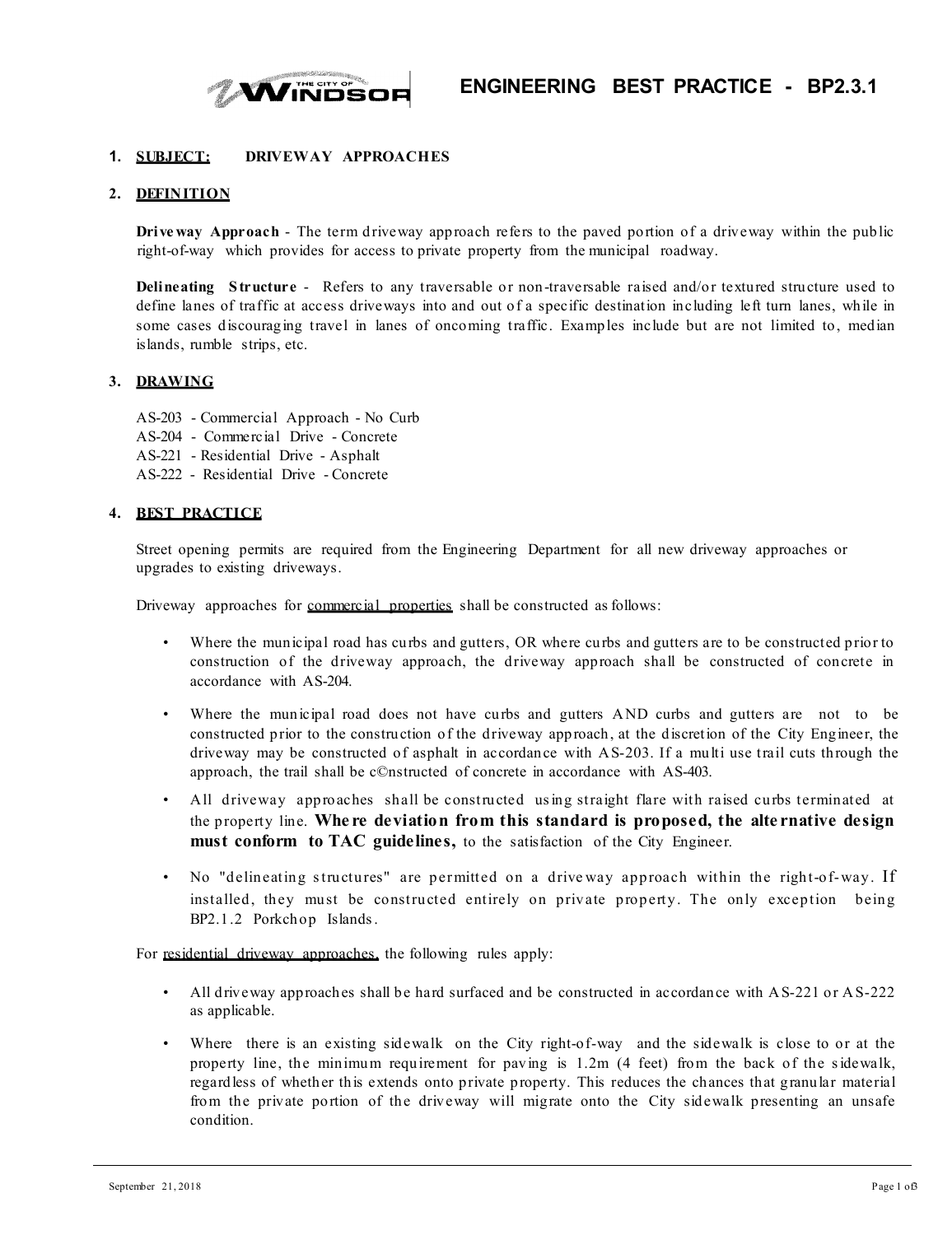

# **ENGINEERING BEST PRACTICE - BP2.3.1**

• Driveway approaches may be constructed with or without a flare with maximum driveway approach width occurring at the curb cut (width in accordance with the street opening permit).

## **5. RELATED BEST PRACTICES**

BP2.2. l - Driveway Requirement Policies - Residential Sidewalk/Driveway Construction

# **6. RELATED CITY STANDARDS**

*NIA*

City Engineer or Designate

 $0.724/18$ 

Attachment-AS 203